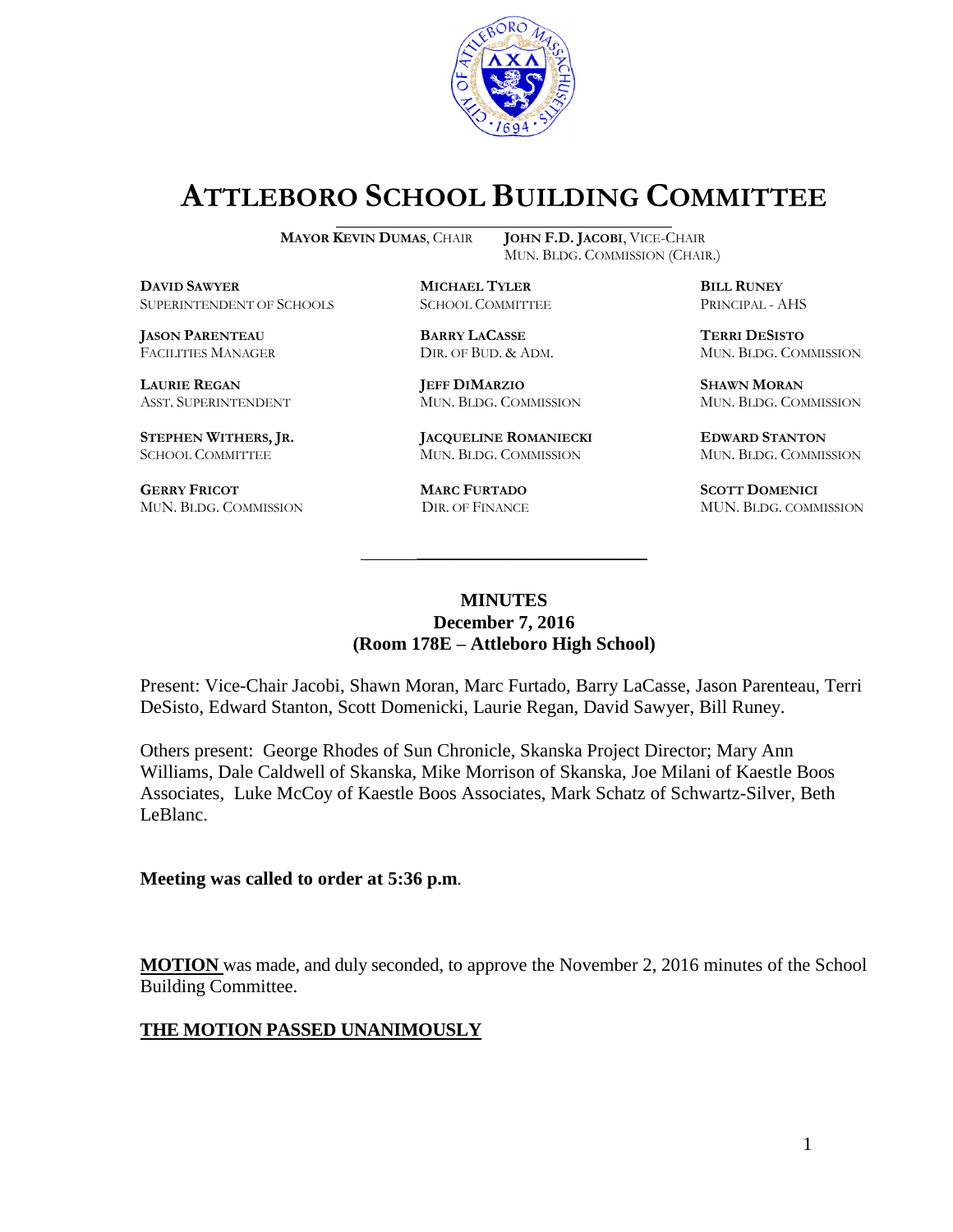# **Attleboro High School Rehabilitation Project**

**MOTION** was made, and duly seconded to approve payment of invoice # 5 from Kaestle Boos, in the amount of \$30,825.00 for AHS Designer services.

**MOTION** was made, and duly seconded to approve payment of invoices # 1316825-000-12902- 7 and # 1316825-000-12933-8 in the amounts of \$12,010.00 and \$ 13,390.00 respectively for Skanska OPM Services.

### **ALL MOTIONS PASSED UNANIMOUSLY**

Joe Milani of Kaestle Boos and Mary Ann Williams of Skanska gave a brief presentation on plans for Community outreach and a preliminary sketch of the potential project website. A follow up meeting between key officials will be held on Wednesday, December 14 at 2 pm within City Hall to refine the concept for the website.

Joe and Mary Ann continued with a powerpoint presentation of several preliminary Renovation/Repair concepts and floor plans. As the current building occupies roughly 460,000 sq. feet and has significant deficiencies, a stand alone Repair option may not be cost effective. A Repair would also have to ensure the building's useful life would be extended by at least 50 years. Additionally, floor to ceiling height and former building construction methods severely restrict adaptability to current code and ADA regulations. A comprehensive repair estimate is being tabulated and the committee should receive same on or before its January 2017 session.

Many of the Renovation/Repair options presented would eliminate the A wing and add a fourth floor. The desire to have public interface areas for TCE programs such as cosmetology and culinary arts were included in the design. The team is faced with exploring the potential need to relocate students while construction is underway and several options were briefly considered. Mark Schatz from Schwartz-Silver joined the meeting in progress to provide a few more details regarding the concepts behind the floor plans.

The SBC membership will be part of more intensive review in the coming months as designs are refined and costs identified. Our goal from these sessions will be to prepare a submission of several plans for MSBA consideration.